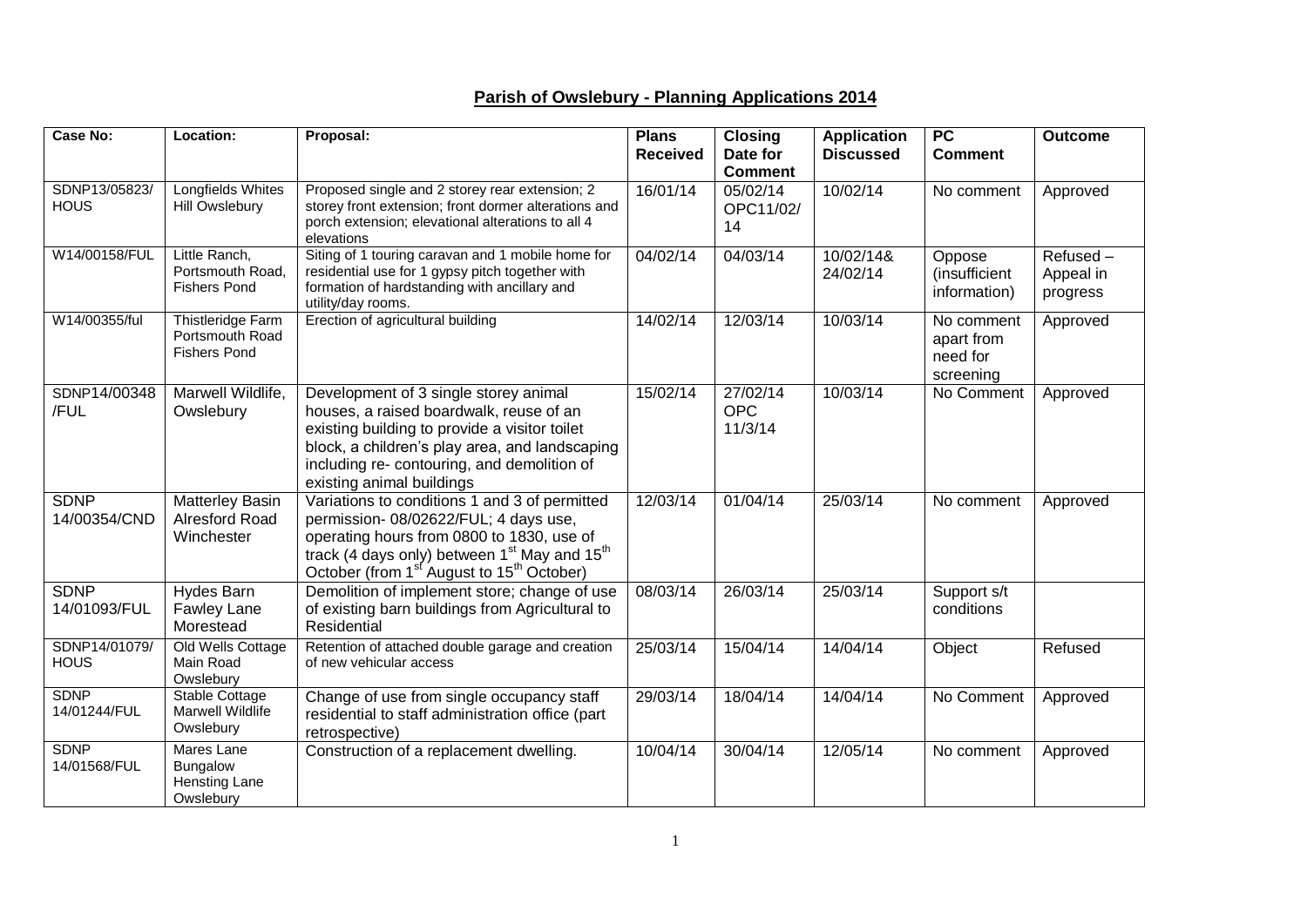| <b>Case No:</b>              | Location:                                                 | Proposal:                                                                                                                                                                                                                                                           | <b>Plans</b><br><b>Received</b> | <b>Closing</b><br>Date for<br><b>Comment</b> | <b>Application</b><br><b>Discussed</b> | $\overline{PC}$<br><b>Comment</b>   | <b>Outcome</b>                  |
|------------------------------|-----------------------------------------------------------|---------------------------------------------------------------------------------------------------------------------------------------------------------------------------------------------------------------------------------------------------------------------|---------------------------------|----------------------------------------------|----------------------------------------|-------------------------------------|---------------------------------|
| <b>SDNP</b><br>14/02188/FUL  | Ridge Way, Lower<br>Baybridge Lane,<br>Owslebury          | Demolition of an existing building and<br>construction of 1 no. four bedroom dwelling<br>(amendment to existing Planning Permission<br>13/0419/FUL)                                                                                                                 | 08/05/14                        | 29/05/14<br>OPC:<br>10/06/14                 | 09/06/14                               | No comment                          | Approved                        |
| <b>SDNP</b><br>14/02024/FUL  | Alpaca Meadow,<br>Hensting Lane,<br>Owslebury             | Change of use of land for siting of a<br>temporary home for occupation by an<br>agricultural worker                                                                                                                                                                 | 09/05/14                        | 27/05/14<br>OPC:<br>10/06/14                 | 09/06/14                               | Object                              | Refused                         |
| <b>SDNP</b><br>14/02070/FUL  | Glebe Field, Main<br>Road, Owslebury                      | Remembrance Stone for WW1 and D-Day<br>commemoration                                                                                                                                                                                                                | 21/05/14                        |                                              |                                        |                                     | Approved                        |
| <b>SDNP</b><br>14/02567/FUL  | Long Ash, Pitcot<br>Lane, Owslebury                       | Demolition of bungalow and replacement 3 storey<br>dwelling                                                                                                                                                                                                         | 26/05/14                        | <b>OPC</b><br>15/07/14                       | 14/07/14                               | Neutral                             | Refused-<br>Appeal<br>dismissed |
| <b>WCC</b><br>14/01264/FUL   | Little Ranch,<br>Portsmouth Road,<br><b>Fishers Pond</b>  | Use of first floor of detached garage for equestrian<br>storage, installation of external metal staircase<br>with door at first level and 2 no. roof lights<br>(Retrospective)                                                                                      | 02/06/14                        | <b>OPC</b><br>15/07/14                       | 14/07/14                               | Object                              | Approved                        |
| SDNP14/03582/<br><b>FUL</b>  | Whaddon Farm,<br>Whaddon Lane                             | Change if use of agr buildings to B1 light<br>industrial unit (Resubmission)                                                                                                                                                                                        | 18/7/14                         | 14/08/14                                     | 11/08/14                               | <b>Neutral</b>                      | Approved                        |
| WCC14/01624/F<br>UL          | Humbee<br><b>Nurseries</b><br>Thompsons Lane<br>Owslebury | Removal of some existing polytunnels and<br>erection of steel framed storage warehouse<br>with parking spaces                                                                                                                                                       | 25/07/14                        | 14/08/14                                     | 11/08/14                               | Object                              | Approved                        |
| <b>SDNP</b><br>14/05497/HOUS | Hazeldene,<br>Longwood Road,<br>Owslebury                 | 2 storey extension                                                                                                                                                                                                                                                  | 20/11/14                        | <b>OPC</b><br>9/12/14                        | 8/12/14                                | Neutral                             | Approved                        |
| <b>SDNP</b><br>14/05675/LDE  | Land off Hatchley<br>Lane Upham                           | Certificate of lawful use for B8 use as a<br>building and agricultural storage yard.                                                                                                                                                                                | 20/11/14                        | 11/12/14                                     | 8/12/14                                | Oppose                              |                                 |
| <b>SDNP</b><br>14/05504/HOUS | Gorsedown<br>House, Main<br>Road Owslebury                | Replacement of windows New external material to<br>existing house Widen driveway access New<br>swimming pool to rear of house. New extension to<br>rear of house.3 Velux windows to front of<br>property.5 Velux windows to rear of property.<br>Removal of 1 tree. | 25/11/14                        | 16/12/14                                     | 8/12/14                                | <b>Neutral but</b><br>with comments | Approved                        |
| SDNP/14/05729<br>/APNB       | Moris Farm Hurst<br>Lane Owslebury                        | Erection of agricultural building                                                                                                                                                                                                                                   | 27/11/14                        | N/A notice<br>only                           | N/A notice<br>only                     | N/A                                 | Refused                         |
| SDNP 14/<br>06156/HOUS       | Ten Acre Cottage,<br>Baybridge Lane,<br>Owslebury         | Proposed erection to the dwelling house, erection<br>of replacement garage, stable building and<br>alfresco dining structure                                                                                                                                        | 08/12/14                        | 29/12/14                                     | 12/01/15                               | Neutral                             |                                 |